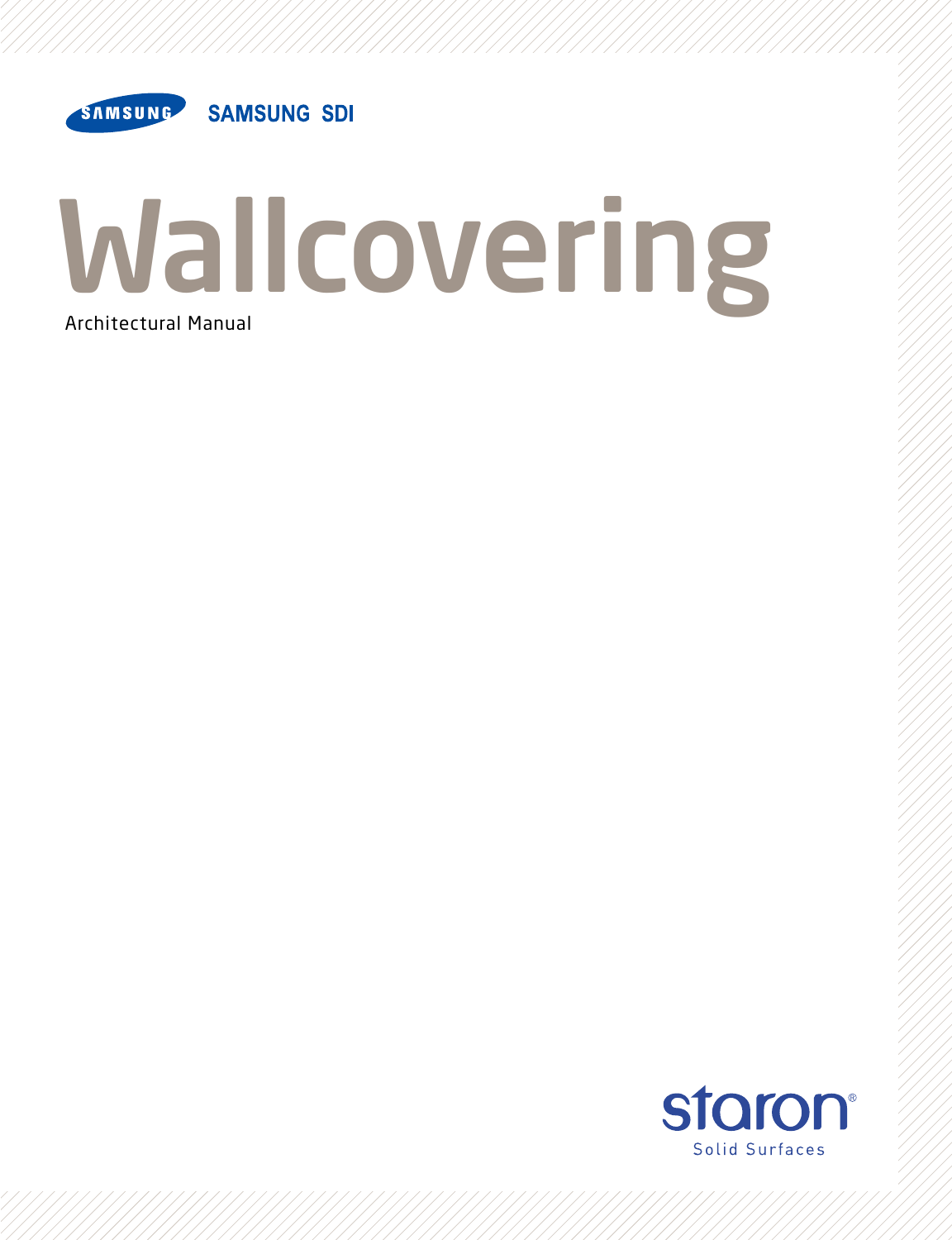#### Elegant textures and variety of colors

Staron materials exceed natural translucent stone with its warm, soft textures elevating any interior design of the highest quality. Upgrade your interiors with any imaginable design idea that can be expressed by the myriad of colors and

Samsung SDI Chemical has strict quality control standards in order to supply superior products. We will present Staron's consistent properties and satisfy

#### Excellent workability and implementation of various designs

**Wallcovering** ////////// Intro



# A firet impression of a structure, complete it is not the starting

Staron is extremely durable but also can be easily handled by using wood working tools and thermo processes to create various cuts and shapes. In addition, with the use of adhesives, seamless joints can be created. It also works harmoniously with other materials such as wood and metals and offer endless possibilities.

#### Non-p orous highly hygienic material

Unlike natural stone surfaces, Staron is non-porous and impervious to moisture, making them highly resistant to bacterial growth. Most pollutants can be easily removed from the surface with soap and water.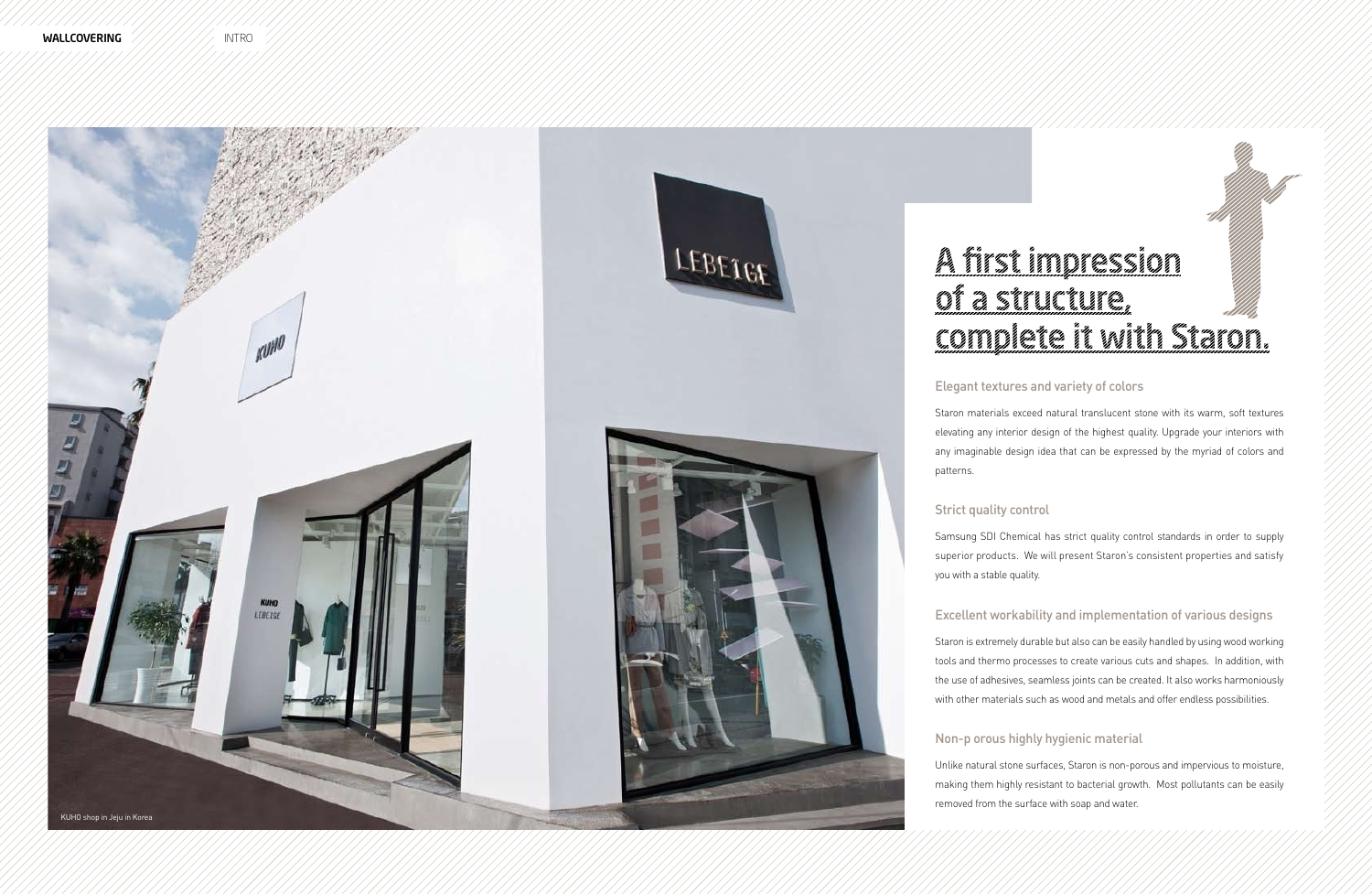## **MINALLCOVERING**







• Flexible bending, impact resistant quality that has superior durability

- Resistant to pollutants, easy to maintain material
- Low water absorption and flame retardant (Certified ASTM 84)

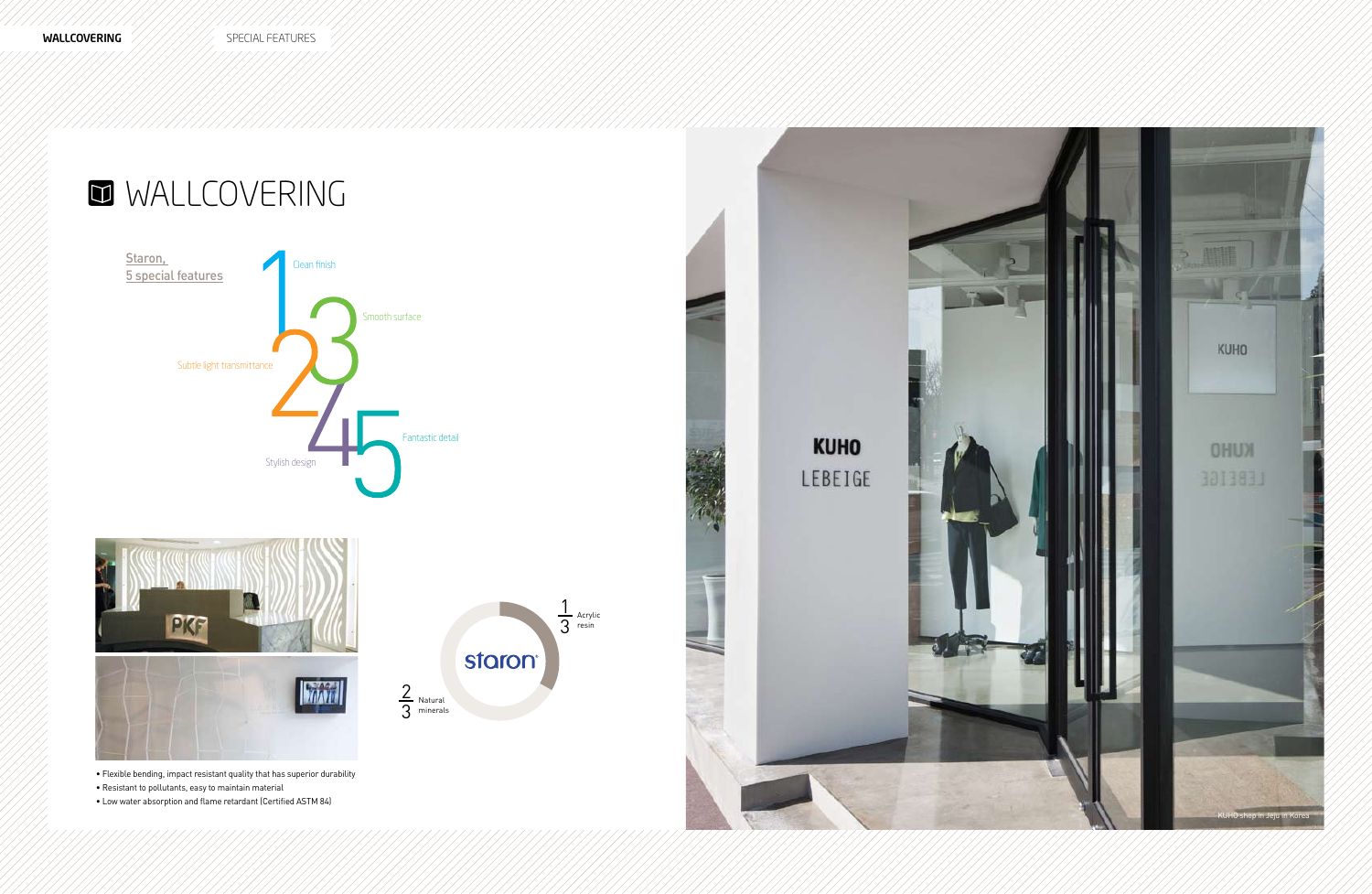# CLEAN FINISH<br>A smart durable material<br>As an exterior finish, durable Staron is impact resistan clean finish

As an exterior finish, durable Staron is impact resistant with easy to restore in case of damages. Although Staron is not physically affected by the impact of the environment, over time, there may be slight changes to the gloss surface. To recover the original feel of the surface, you can easily apply light sanding and polish.

#### Durable against external impact

If used as an exterior material there will be some physical damage and subject to change over a period of time but against other comparable products, Staron will shine as a strong durable option. In case of cracks and surface damage, use of a scotch-brite pad can easily restore the exterior finish for a long time.





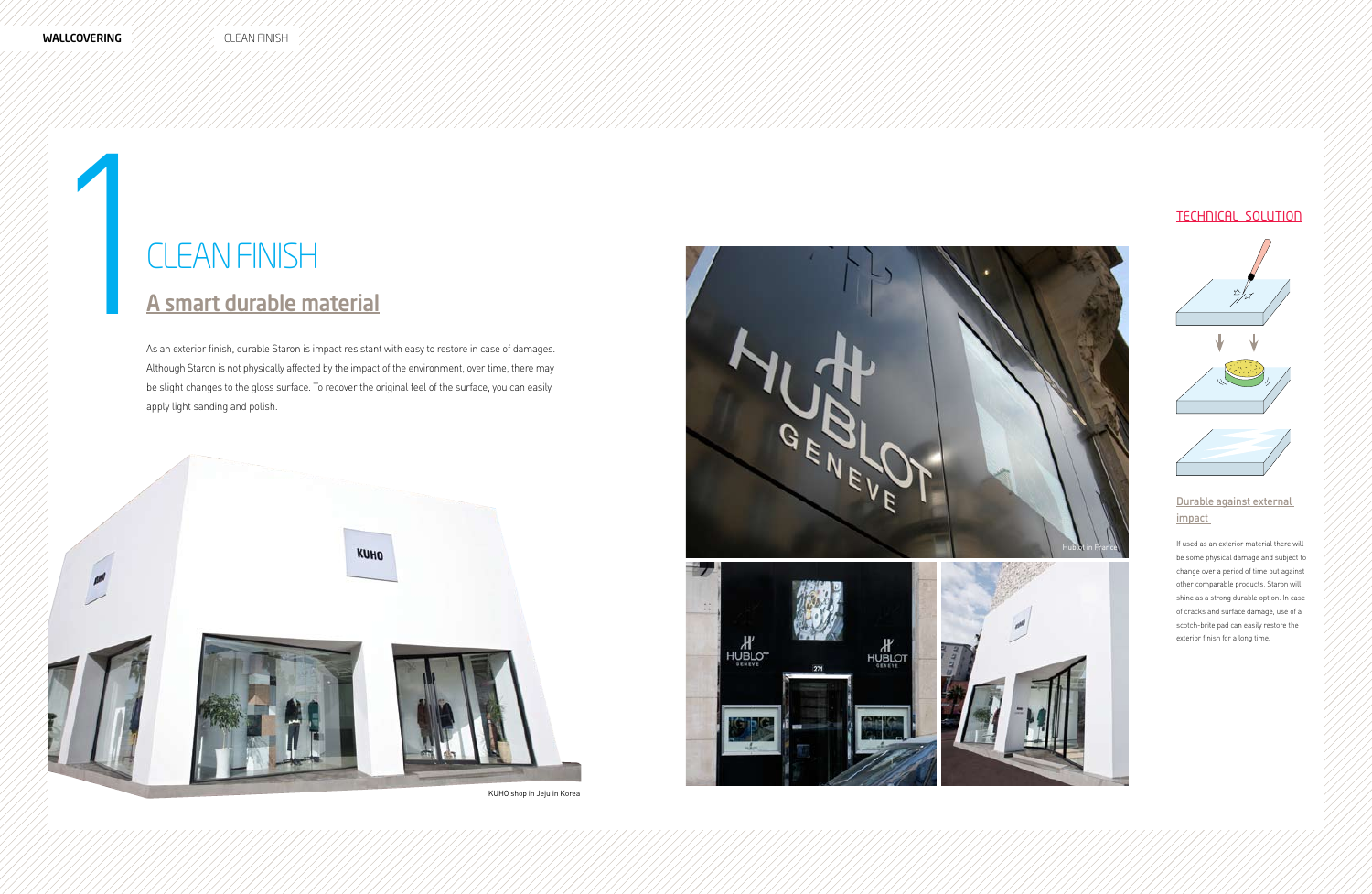# Fantastic light effects 2subtle light **TRANSMITTANCE**

Staron solid surface light transmittance varies depending on the thickness of the acrylic solid surface. Adjusting the amount of light depends on the processing of the outer wall and can produce a variation of effects to the interior.





#### subtle light transmittance

Staron's material thickness affects the illumination of the light.

Depending on the space, the level of light emitted can be modified to create a fantastic look to the interior space. If the light is illuminated in the seams or causes thermal expansion and contraction, it can damage the lighting installation so it is advisable to avoid these areas.



Samsung Human Resources Development Center in Korea



#### Olympia Stadion in Germany

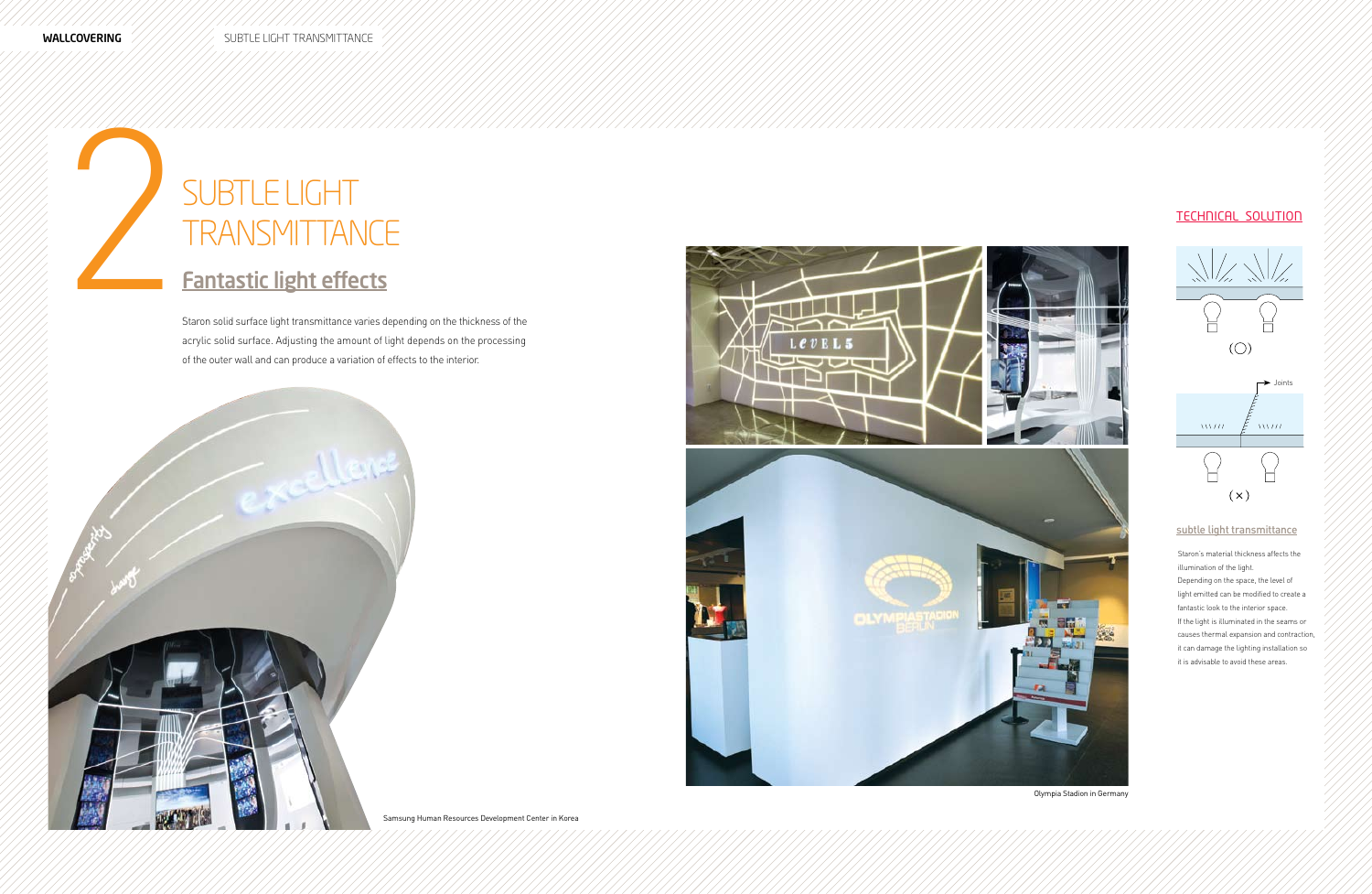

## **Staron, reproducing** your imagination

# Smooth Surface 3

Staron solid surface can fully implement the designer's imagined space.Numerous surface treatments are freely available and you can transform the material into various shapes to breathe new life onto the outer wall. You are no longer limited to the simple outer wall but evolve into a designer surface.

Meet Staron.

#### $\bullet$  The possibilities of thermoformed surfaces

| <b>Pattern</b>   |                 | Thickness(mm) Min. Inside radius(R) |
|------------------|-----------------|-------------------------------------|
| Solid, Sanded    | 6mm             | 25mm                                |
|                  | 12mm            | 76 <sub>mm</sub>                    |
| Aspen, Pebble    | 6 <sub>mm</sub> | 102mm                               |
|                  | 12mm            | $127$ mm                            |
| Quarry, Metallic | 12mm            | 203mm                               |





Samsung Human Resources Development Center in Korea Sushi Bar in Cyprus Sushi Bar in Cyprus

#### Smooth surface construction

One of the properties of Staron sheets is that it is flexible when heated under a constant temperature.

In its flexible state it can be shaped in a mold to create 2D or 3D form to create a smooth surface.





2D process





Shoes Shop in Australia

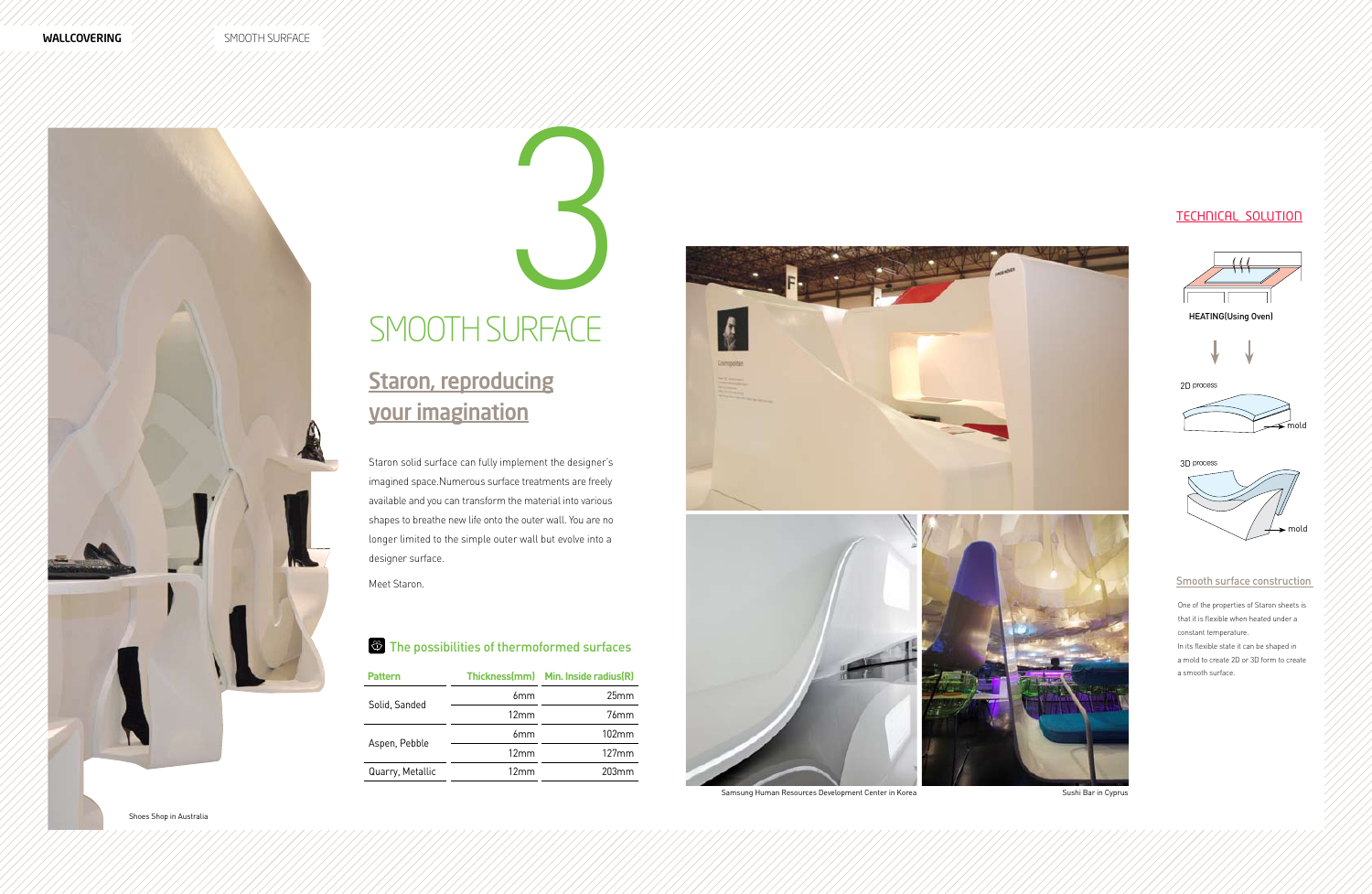wallcovering

#### interior design by Simone Micheli

realized with the contribution of Samsung-Staron®

partner:<br>31tir, <sup>3</sup>xia Bath Collection, Cementodilung.<br>31tir, 3xia Bath Logica, Pail Serramenti. partner:<br>Atir, Avia Bath Collection, Cementodium<br>Grazi Cristalli, Logica, Pall Serramenti,<br>Grazi Cristalli, Silent Gliss Italia, partner Atin, Avia Bath, Logica, Pail Serrar<br>Grazi Gristalli, Logica, Bilss Italia,<br>Programadue, Silent Gliss Italia, Grazi Cristalli, Logical<br>Grazi Cristalli, Silent Gliss Italia.<br>Progremadue, Silent Gliss Italia.<br>Simas Acqua Space. ST Rubinetterie.

Simas Acqua Space.<br>technical partner:<br>Albero e Foglia, Area C, Area T.



**Cloth the wall with**<br> **design using the**<br> **CNC machining process**<br>
Staron solid surface brings new changes to the inter<br>
walls that merely served as part of a building struct<br>
Experience the transformation of the interior design using the CONTROLLER STYLISH DESIGN<br>
STYLISH DESIGN<br>
<u>Cloth the wall with</u><br>
<u>CNC machining process</u>

Staron solid surface brings new changes to the interior walls that merely served as part of a building structure. Experience the transformation of the interior wall space

#### Freely using CNC machining process

Unlike the existing natural stone, Staron can be used with CNC machining to pro cess precision grooving, letters and more and is easy to work the finer details. It can embody the best of what the designer wants.

CNC machining is a method of measuring the fabrication on a computer.



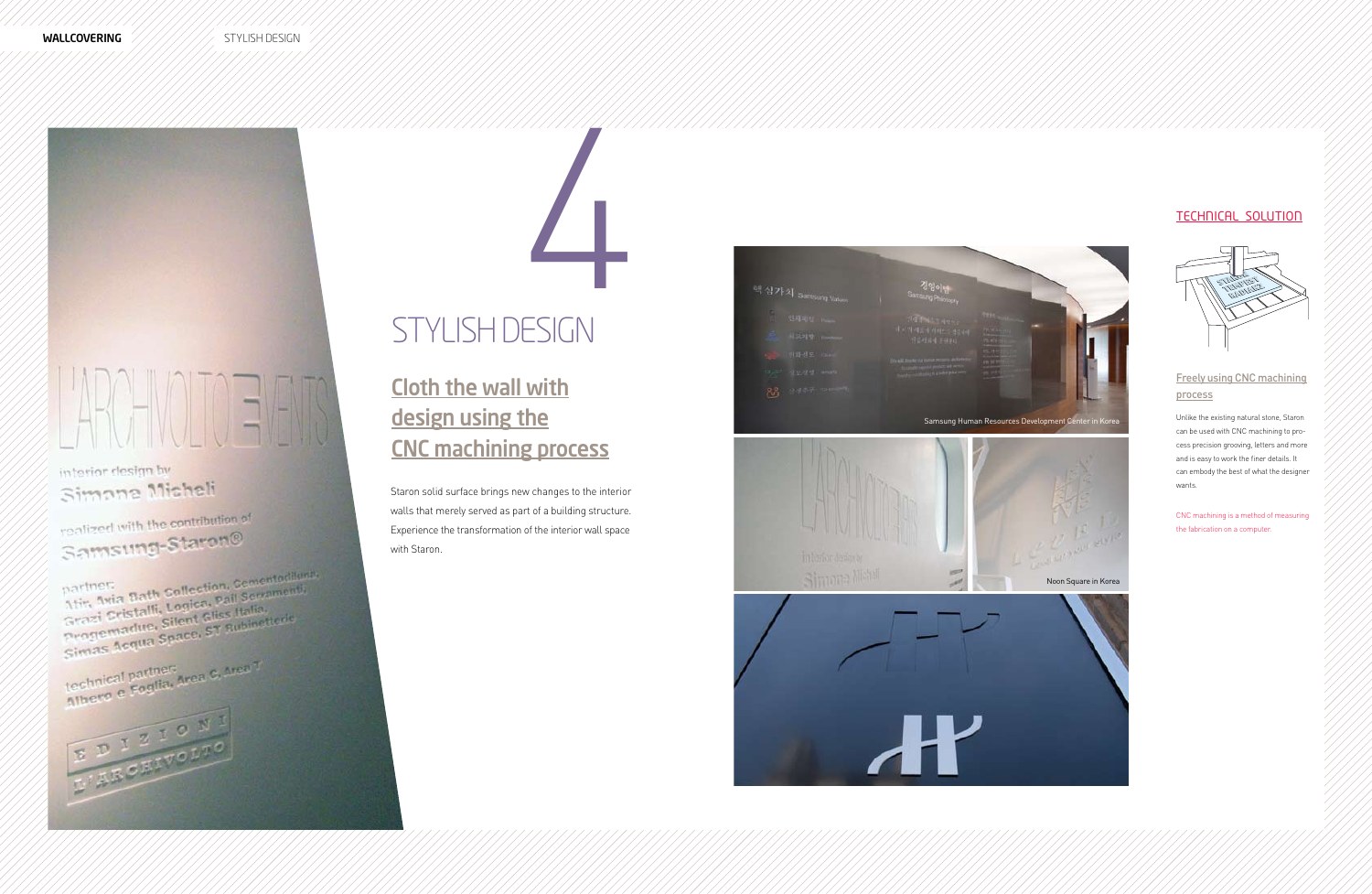

# FANTASTIC DETAILS

Staron solid surface is differentiated from other interior materials for its rugged functionality and versatility of use that can implement a designer's creative touch into a space. Meet the meticulous details of the newly born outer wall. We create a new style and dimension to the outer wall you have known in the past.

#### Fantastic details

Staron solid surface is capable of constructing a wide variety of products that is delicate and detailed.





## Details come to life as a work of art, Staron

Noon Square in Korea

Noon Square in Korea





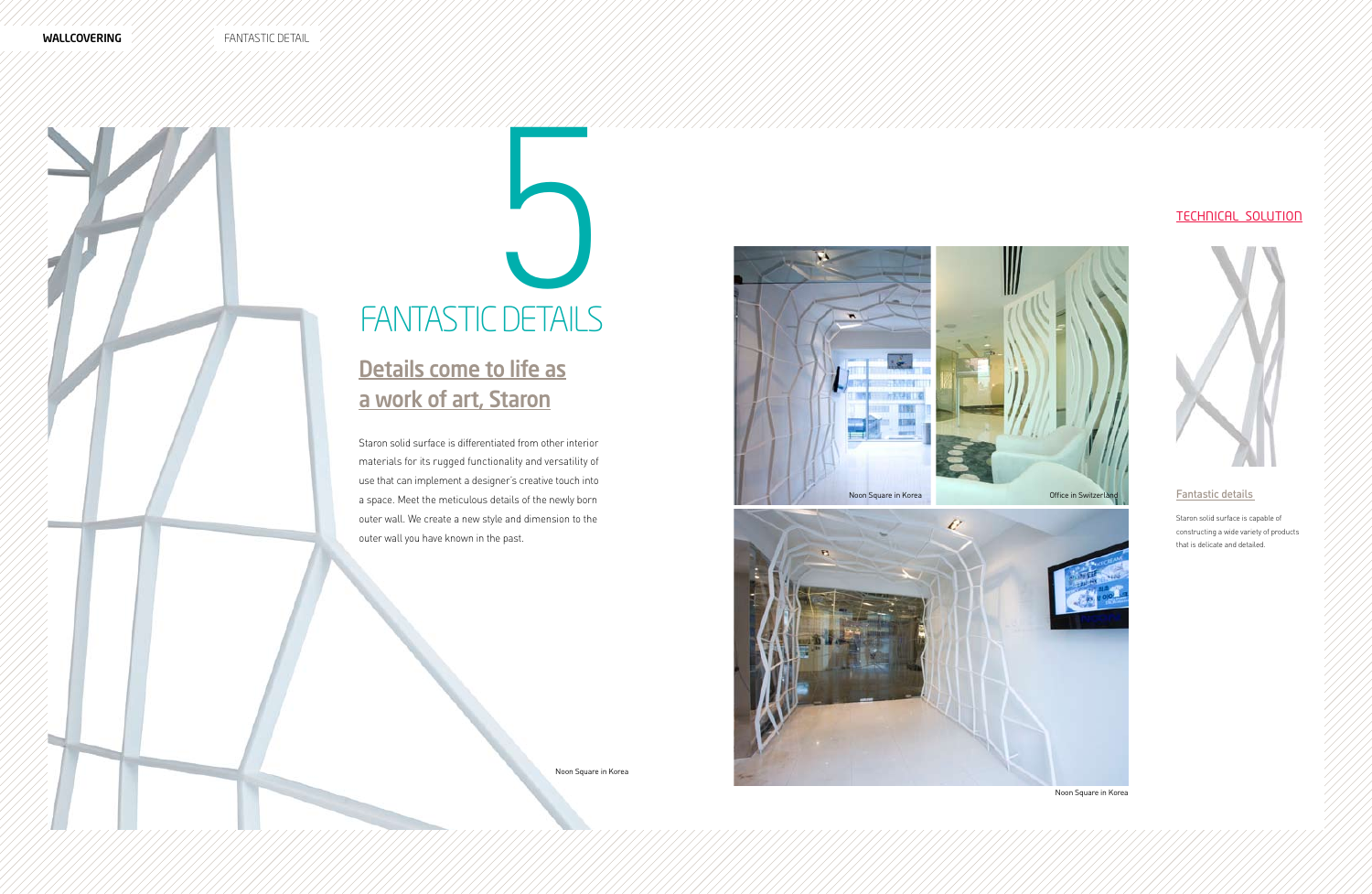## Special exterior! **Staron will create a special beauty**

If you want an unique architecture, you have to cautiously select the best exterior material. If you want a clean seamless urban style or a fresh interior, Staron can fully satisfy your needs. Staron Exterior is looking outside the existing framework and into new changes for the most discerning customers.

#### colorS of wallcovering

Staron recommends the following exterior colors.







Aspen Snow AS610





Pebble Maize PM841



Pebble Moon PM832



Pebble Gold PG840

Pebble Chiffon PC842



Pebble Fresco PF844



hble Spinel PS85



Quarry Coral TC210



Quarry Stoneware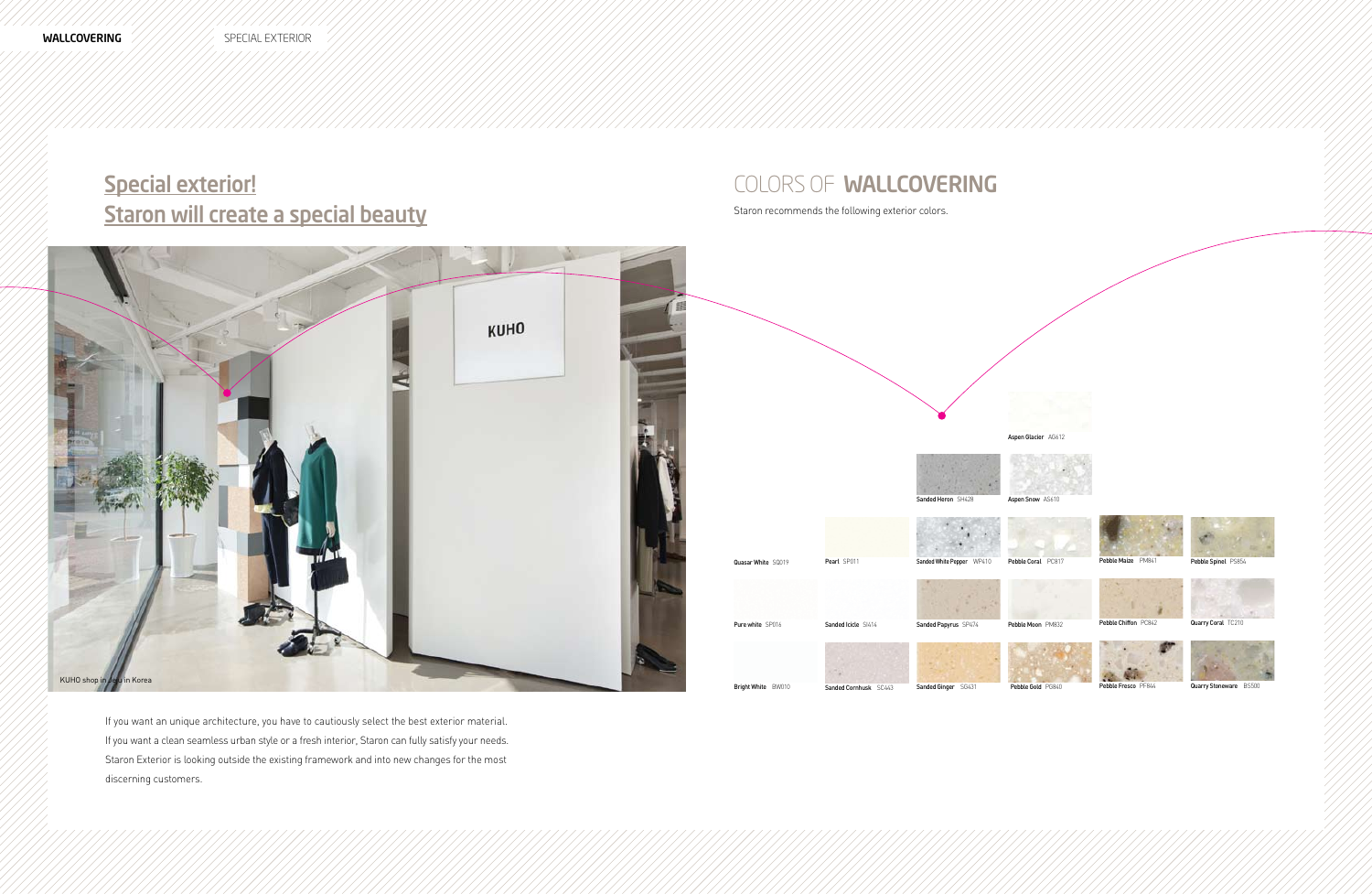#### • Testing method

ASTM E84 (Surface burning characteristics of building materials)

#### • Staron results

Class A (Flame spread 10, Smoke density 10)

#### • Other test results

Staron is durable but also easy to work with. The differentiating advantages are its reliable quality and ease of use unlike other products.

Staron was awarded the highest rating 'Class A' (ASTM E84) for its flame retardant finish, interior walls and surfaces. ASTM E84 standards are commonly used for testing low flame spread and smoke density of building materials often suitable for the high safety standards of hotel building materials.





| <b>Attributes</b>                                      | <b>Staron</b><br>solid<br>surface | Polyester<br>solid<br>surface | Engineered<br>stone | Granite        | <b>Stainless</b><br>steel |
|--------------------------------------------------------|-----------------------------------|-------------------------------|---------------------|----------------|---------------------------|
| Ease of maintenance/<br>Cleanability and repair        | 3                                 | 3                             | $\mathfrak{D}$      | 1              | $\mathfrak{D}$            |
| Does not support microbial<br>growth                   | 3                                 | 3                             | 3                   | 1              | 3                         |
| Nonporous smooth                                       | 3                                 | 3                             | 3                   | 1              | 3                         |
| Low flammabililty                                      | 3                                 | $\overline{2}$                | 3                   | 3              | 3                         |
| Durable                                                | 3                                 | 3                             | 3                   | 3              | 3                         |
| Low VOC                                                | 3                                 | 3                             | 3                   | 3              | 3                         |
| Low smoke toxicity                                     | 3                                 | 1                             | 3                   | 3              | 3                         |
| Initial and life cycle cost<br>effectiveness           | 3                                 | 3                             | 3                   | 1              | $\mathfrak{D}$            |
| Slip resistance-appropriate<br>coefficient of friction | 3                                 | 3                             | 3                   | 3              | $\mathcal{P}$             |
| Ease of installation, demolition,<br>replacement       | 3                                 | 3                             | 1                   | 1              | $\overline{2}$            |
| Seamless appearance                                    | 3                                 | 3                             | 1                   | 1              | 3                         |
| Control of reflectivity                                | 3                                 | 3                             | $\overline{2}$      | $\mathfrak{D}$ | $\overline{2}$            |
| Option for color, pattern                              | 3                                 | 3                             | 3                   | $\mathfrak{D}$ | $\overline{2}$            |
| Nontoxic, non-allergenic                               | 3                                 | 3                             | 3                   | 3              | 3                         |

| <b>Item</b>            |     | Flame spread Smoke density |
|------------------------|-----|----------------------------|
| Drywall (Gypsum board) | 15  |                            |
| Wood Particle Board    | 155 | 200                        |
| <b>STARON</b>          | 10  | 10                         |
| Glass Fiber Panels     | 70  | $500+$                     |
| Laminates, Plastics    | 70  | 35                         |
| Hard Board             | 150 | 400                        |